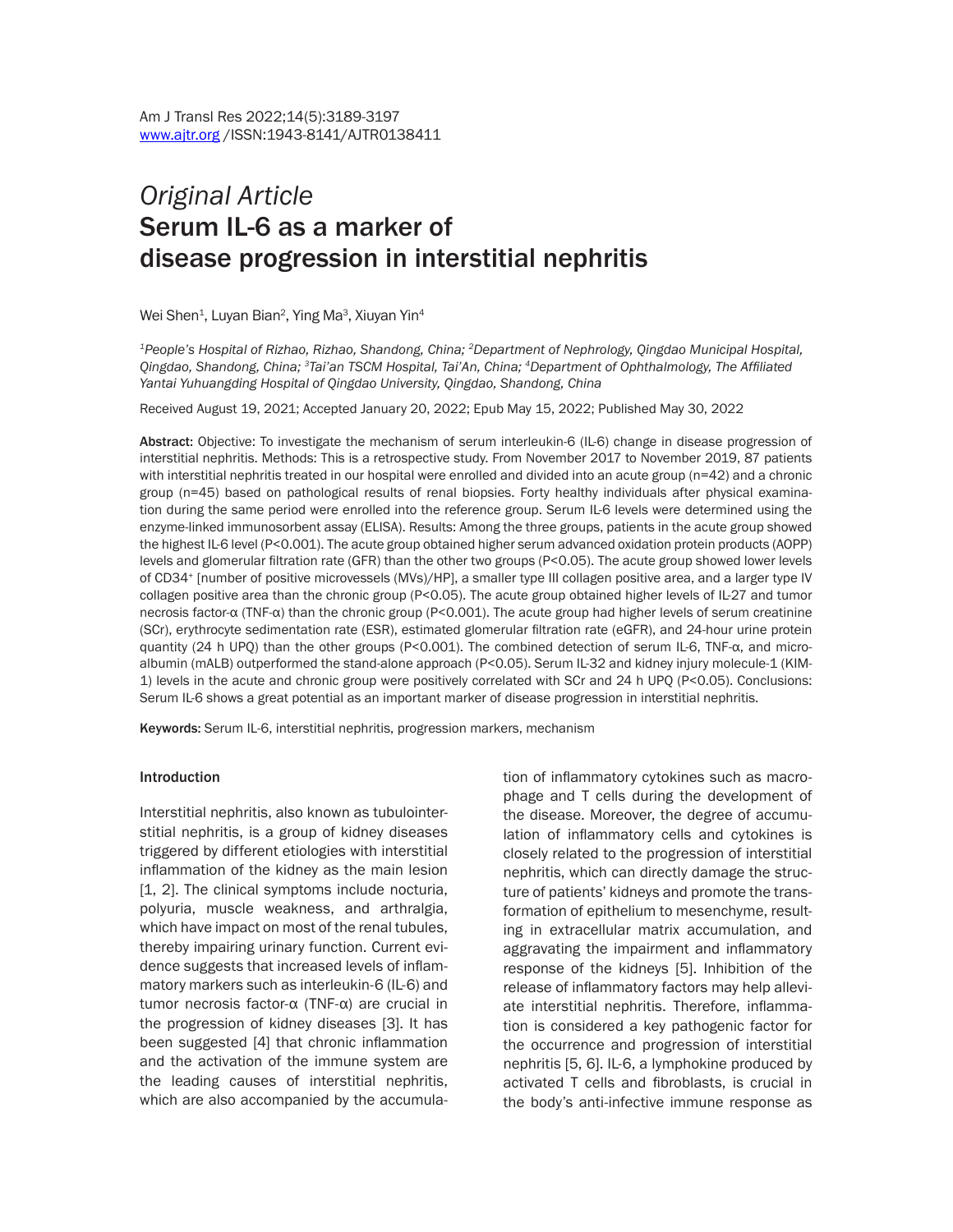it promotes the growth and differentiation of primitive osteogenic cells and enhances the lytic function of natural killer cells [7, 8].

Research has shown that the incidence of interstitial nephritis among adults over 30 years of age is about 6.5%, with a gradual rise in recent years [9-11]. The symptoms of the disease at its early stage are rather hidden and lack of specificity, which predisposes to an omission of the disease until the appearance of apparent symptoms such as proteinuria and hematuria caused by kidney toxin accumulation, resulting in delayed diagnosis, missed optimal timing for treatment, and poor prognosis [12-14]. Studies have confirmed that infection remains the leading cause of interstitial nephritis, with pathogens including bacteria, fungi, and viruses. Heavy metal contamination and metabolic abnormality are also involved in its pathogenesis. It was found that the expression of inflammatory mediators and cytokines triggered by cellular immunity and humoral immunity causes a cascade of biochemical reactions that ultimately result in renal injury [15].

Currently, the most intensively studied inflammatory mediators and cytokines include antiinflammatory factors, pro-inflammatory factors, and adhesion factors, such as TNF-α and IL-6 [16-18], among which IL-6 causes the abnormal proliferation of glomerular mesangial cells leading to interstitial diseases, generates extracellular matrix deposits in glomeruli and renal interstitium, induces endothelial cytotoxicity, and promotes inflammatory cell infiltration, which ultimately gives rise to the loss of immune function of kidney tissue and the deterioration of renal function. TNF-α also promotes abnormal proliferation of endothelial cells, epithelial cells, and other intrinsic renal cells, which induces the expression of inflammatory factors and injury to interstitial cells [19, 20]. During the progression of renal interstitial fibrosis, TNF-α exacerbates glomerulosclerosis through its fibrogenic features and effects on hemodynamic instability. Therefore, TNF-α can serve as an important serum marker to evaluate renal function deterioration in patients with interstitial nephritis [21, 22].

Therefore, this study was to investigate the mechanism of IL-6 as a marker of disease progression in interstitial nephritis and to provide new options for clinical practice. The novelty of this study lies in the detection of inflammatory markers of disease with the aim of providing a drug target.

## Materials and methods

From November 2017 to November 2019, 87 patients with interstitial nephritis treated in our hospital were retrospectively enrolled and divided into an acute group (n=42) and a chronic group (n=45) based on the pathology of the renal biopsies. Another 40 healthy individuals after physical examination were assigned to the reference group.

## *Inclusion criteria*

(1) Patients who were pathologically confirmed as interstitial nephritis by renal biopsies; (2) Patients with clinical manifestations mainly including proteinuria, swelling, and renal insufficiency; (3) Patients with inflammatory infiltrates in the interstitium of normal glomeruli and small renal vessels; (4) Reference subjects without a history of kidney disease; (5) Patients with no recent use of medications.

# *Exclusion criteria*

(1) Patients who had been diagnosed with secondary or primary glomerular diseases; (2) Patients with recurrent episodes of sarcoid hematuria; (3) Patients with renal biopsy results showing glomerular thylakoid cells and stromal hyperplasia as indicated by light microscopic examination and IgA-based immune complex deposition in the glomerular thylakoid region as indicated by immunofluorescence; (4) Patients with other systemic diseases, cystic nephritis, or urinary tract infection; (5) Patients with pregnancy or a history of cancer.

This study was approved by the hospital ethics committee, with ethics approval number of 2017-10-24, and all participants signed an informed consent form before enrollment in this study.

# *Methods*

Fasting elbow venous blood was collected from all participants in the early morning and centri-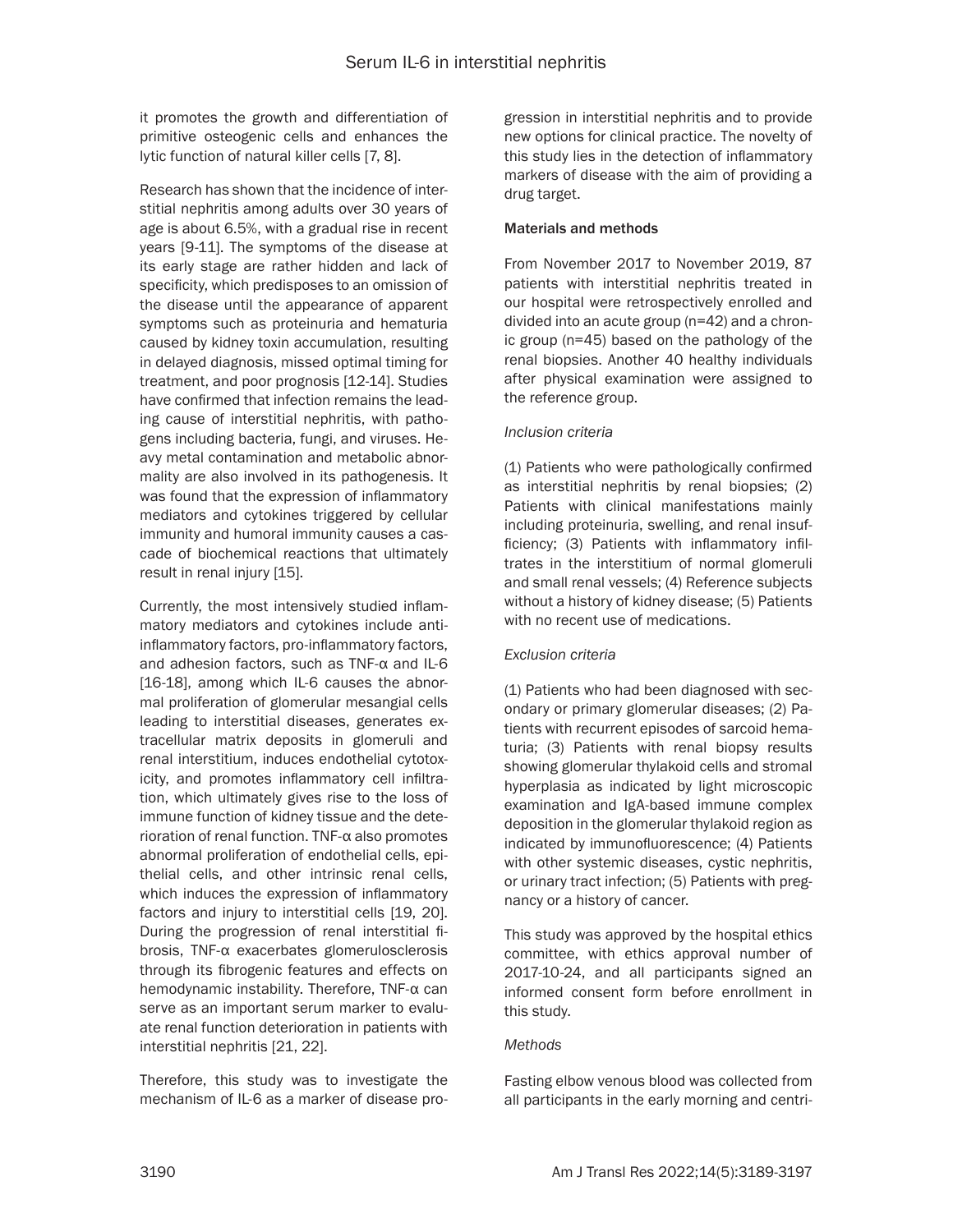| Groups           | Acute Group (n=42) | Chronic Group<br>$(n=45)$ | Reference Group<br>$(n=40)$ | $x^2/F$ | P-value |
|------------------|--------------------|---------------------------|-----------------------------|---------|---------|
| Gender           |                    |                           |                             | 0.318   | 0.573   |
| Male             | 24 (57.14%)        | 23 (51.11%)               | 21 (52.50%)                 |         |         |
| Female           | 18 (42.86%)        | 22 (48.89%)               | 19 (47.50%)                 |         |         |
| Mean Age (years) | $41.26 + 2.76$     | $41.31 + 2.65$            | $41.27 + 2.59$              | 0.058   | 0.954   |
| Weight (kg)      | 70.35+5.41         | 70.37+5.38                | 70.42+5.43                  | 0.039   | 0.969   |
| BMI ( $kg/m2$ )  | $21.32 + 1.22$     | 21.36+1.25                | $21.29 + 1.32$              | 0.170   | 0.866   |
| Residence        |                    |                           |                             | 0.024   | 0.878   |
| Urban            | 20 (47.62%)        | 21 (46.67%)               | 18 (45.00%)                 |         |         |
| Rural            | 22 (52.38%)        | 24 (53.33%)               | 22 (55.00%)                 |         |         |

Table 1. Comparison of clinical information among 3 groups

fuged to obtain the supernatant which was then stored at -80°C. Serum IL-6, IL-27, Il-32, and TNF-α levels in the blood samples were determined using an ELISA kit (kt. 178013, Shanghai Zhenke Biotechnology, China) according to the kit instructions. The specific steps were described previously [9, 10].

Serum advanced oxidation protein products (AOPP) levels of the three groups of subjects were determined using the UV spectrophotometric method, and the spectral characteristics were analyzed using high-performance gel chromatography. The glomerular filtration rates (GFRs) were also calculated.

Definiens Tissue Studio Digital Pathology Image Analysis Software was used to calculate the percentage of α-smooth muscle actin (α-SMA)-positive and the positive area of type IV and type III collagens. The number of CD34+ microvessels (MVs) was determined to reflect the level of capillaries around the renal tubules. The kidney tissue samples of the patients in the acute group and the chronic group were collected by pathological kidney tissue biopsy, and the kidney tissue samples of the patients in the reference group were collected by tissue biopsy after a physical examination suspicious of interstitial nephritis.

For both acute and chronic groups, 8 mL morning urine was collected and centrifuged (Hunan Hengnuo Instrument Equipment Co., Ltd, China) at 3000 r/min for 15 minutes to collect the supernatant. An automatic biochemical analyzer (Mindray Biotechnology Co., Ltd, China) and the kit (kt. 178016 Shanghai Zhenke Biotechnology, China) were used to determine

the level of micro-albumin (mALB). Serum creatinine (SCr, kt. 178266 Shanghai Zhenke Biotechnology, China), kidney injury molecule-1 (KIM-1, kt. 178281, Shanghai Zhenke Biotechnology, China), and erythrocyte sedimentation rate (ESR, kt. 178219, Shanghai Zhenke Biotechnology, China) of the three groups were determined using an automatic biochemical analyzer. The 24-hour urine protein quantity (24 h UPQ) of the three groups was measured using immune turbidimetry. Estimated glomerular filtration rate (eGFR) =  $1.86 \times$  SCr-1.154  $\times$  Age-1.154 (0.742 in female) × 1.233.

# *Statistical processing*

All data in this study were analyzed using SPSS 21.0 and visualized to graphics by GraphPad Prism 7 (GraphPad Software, San Diego, USA). The measurement data ware expressed as (*\_ x* ±sd). One-way ANOVA was used for comparison among multiple groups, and LSD-t test was used for further pairwise comparison. The counting data were expressed as [n (%)] and analyzed using the chi-square test. A *P*-value less than 0.05 indicated a statistically significant difference.

## **Results**

# *Comparison of clinical information*

The three groups of patients showed no significant difference in gender, age, weight, BMI, and place of residence (Table 1).

# *Serum IL-6*

The levels of IL-6 in acute, chronic and reference groups were 139.63±7.43 pg/mL,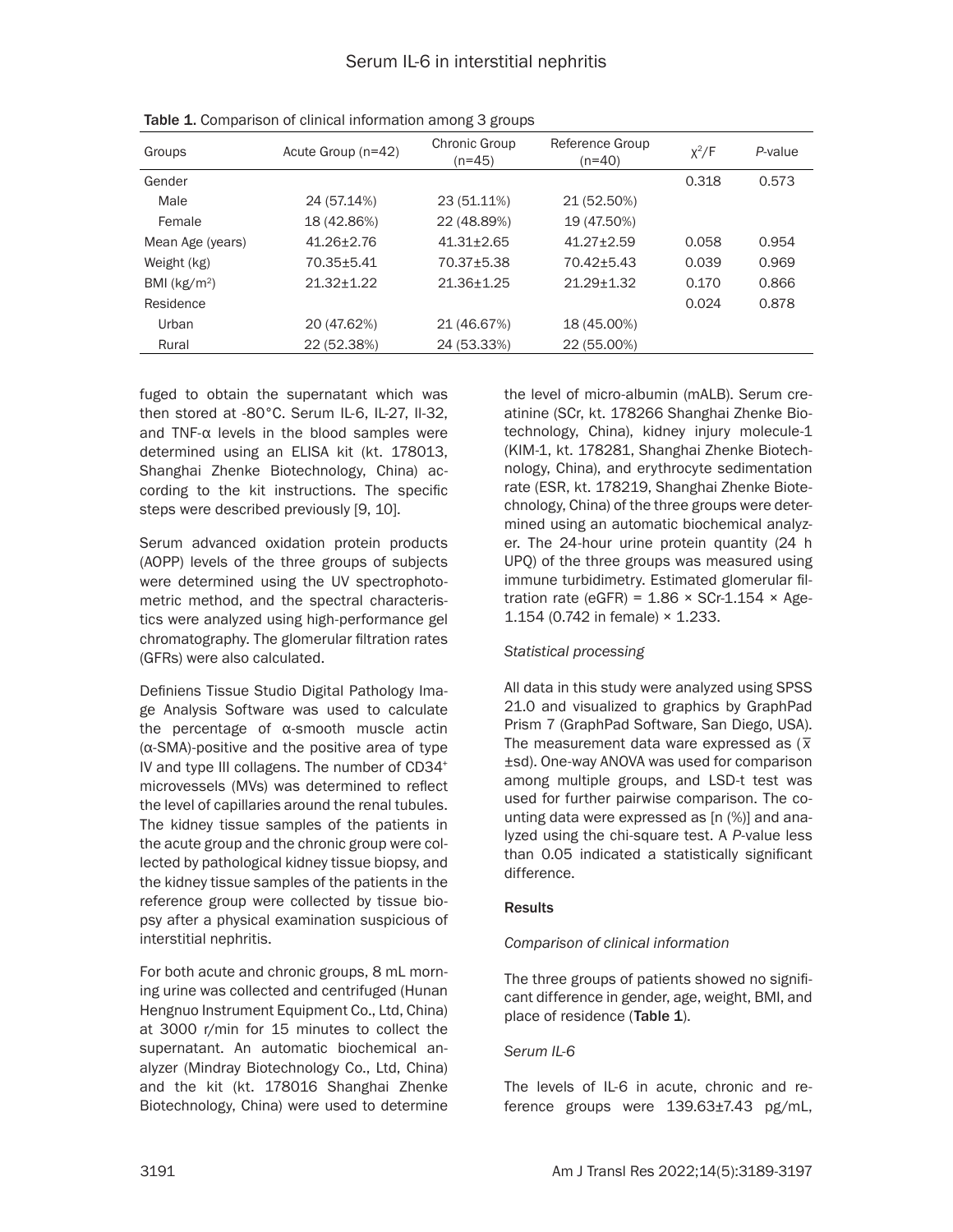

Figure 1. Comparison of IL-6, IL-27 and TNF-α Level (*\_ x*±sd). Note: A. The abscissa indicates acute and chronic groups from left to right, and the ordinate indicates the TNF-α level in μg/mL. There was a significant difference in TNF-α level between the acute group and the chronic group (t=14.979, \*P<0.05). B. IL-6 levels in the acute group, the chronic group and reference group. There was a significant difference in IL-6 level between the acute group and the chronic group (t=40.691,  $*P<0.05$ ), between the acute group and the reference group (t=76.264,  $*P<0.05$ ), and between the chronic group and the reference group (t=28.557, \*P<0.05). C. The abscissa indicates acute and chronic groups from left to right, and the ordinate indicates the IL-27 level, ng/mL. There was a significant difference in IL-27 level between the acute group and the chronic group ( $t=19.766$ ,  $r=19.766$ ).

| <b>Table 2. Comparison of serum AOPP and GFR</b> |  |
|--------------------------------------------------|--|
| among 3 groups $(\overline{x} \pm sd)$           |  |

| Groups                                       | n   | <b>AOPP</b><br>$(\mu \text{mol/L})$ | GFR (mL/min)      |
|----------------------------------------------|-----|-------------------------------------|-------------------|
| <b>Acute Group</b>                           |     | 42 91.24±14.63                      | $38.42 \pm 2.35$  |
| Chronic Group                                | 45. | 56.72+9.83                          | $33.63 \pm 2.16$  |
| Reference Group 40 38.74±7.82 <sup>#,*</sup> |     |                                     | $30.34 + 2.45$ ** |
| F                                            |     | 23.654                              | 12.456            |
| P                                            |     | < 0.01                              | < 0.01            |

Note: AOPP: advanced oxidation protein products; GFR: glomerular filtration rate; #represents the comparison between the acute group and the reference group, \*represents the comparison between the chronic group and the reference group, P<0.05.

78.45±8.36 pg/mL, and 36.37±4.36 pg/mL, respectively. Patients in the acute group had the highest IL-6 level, followed by the reference group (P<0.001; Figure 1B).

#### *Comparison of serum AOPP and GFR*

Significantly higher levels of serum AOPP and GFR were observed in the acute group compared with the chronic group and the reference group (P<0.05), and the chronic group had higher AOPP and GFR levels than the reference group (P<0.05; Table 2).

### *Comparison of renal interstitial MVs and fibrosis indicators*

A lower level of CD34<sup>+</sup> (number of positive MVs/HP) and a smaller type III collagen positive

area were obtained in the acute group than those in the chronic group (P<0.05), while type IV collagen positive area in the acute group was significantly larger than that in the chronic group (P<0.05). There was no significant difference in α-SMA-positive rate between the acute group and chronic group (P>0.05; Table 3).

## *Comparison of IL-27 and TNF-α levels*

The average levels of IL-27 in the acute and chronic groups were 9.25±0.86 ng/mL and 6.16±0.58 ng/mL, respectively. The average levels of TNF-α in acute and chronic groups were 54.62±7.34 μg/L and 32.34±6.53 μg/L, respectively. The IL-27 and TNF-α levels in the acute group were higher than those in the chronic group (P<0.001; Figure 1A, 1C).

## *Correlation analysis of serum IL-6 and TNF-α*

A significant correlation between serum IL-6 and TNF-α was detected in patients with interstitial nephritis (P<0.001; Figure 2).

*Comparison of SCR, ESR, eGFR, and 24 h UPQ*

Compared with the chronic group and the control group, the eGFR level in the acute group was significantly decreased, while the levels of SCr, ESR and 24 h UPQ were significantly increased (P<0.001; Table 4; Figure 3).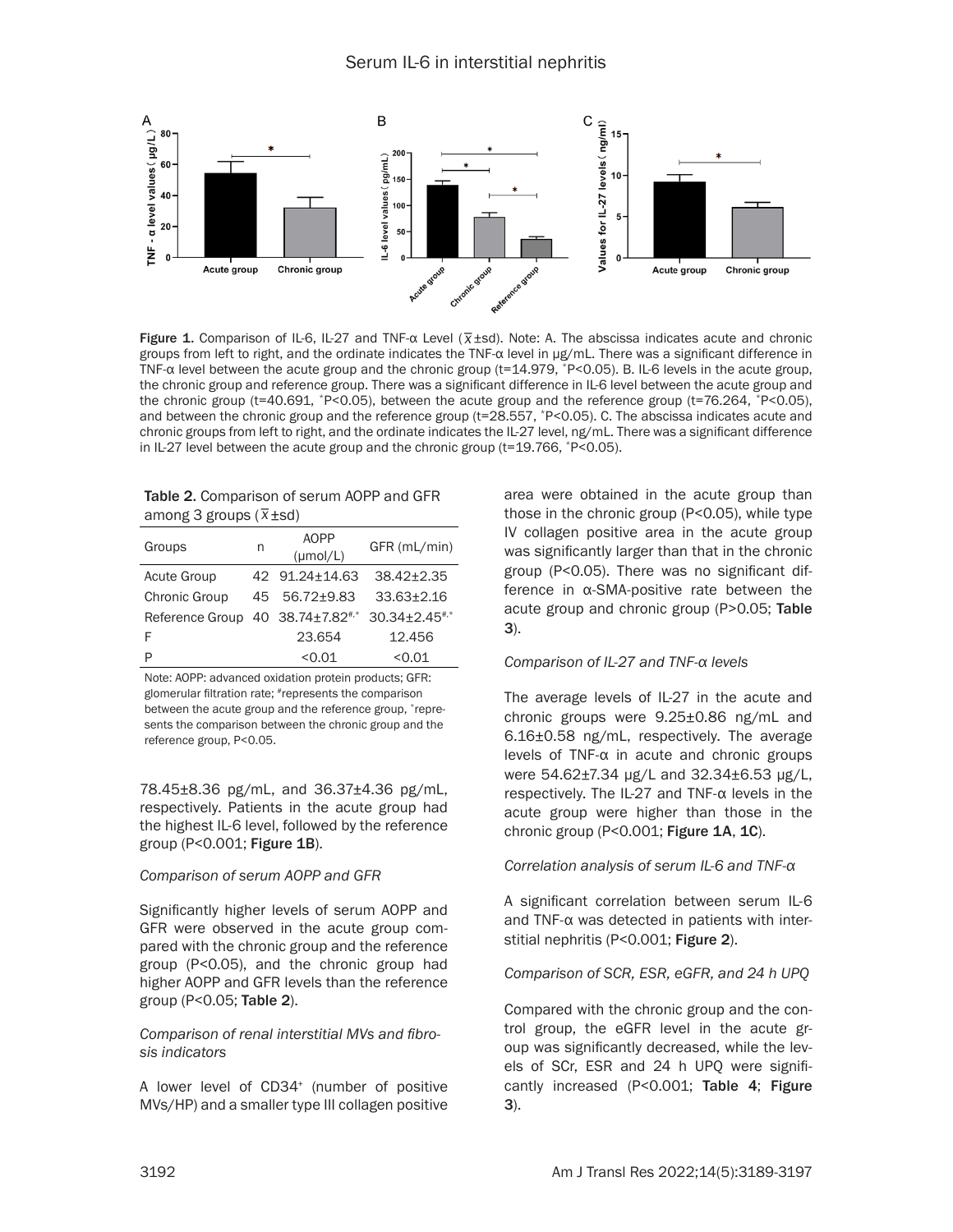| Groups        | n  | CD34 <sup>+</sup> (number of<br>positive MVs/HP) | $\alpha$ -SMA-positive<br>rate $(\%)$ | Type III collagen<br>positive area (%) | Type IV collagen<br>positive area (%) |
|---------------|----|--------------------------------------------------|---------------------------------------|----------------------------------------|---------------------------------------|
| Acute Group   | 42 | $22.64 + 3.25$                                   | $0.09 + 0.03$                         | $0.03 \pm 0.01$                        | $0.10 + 0.02$                         |
| Chronic Group | 45 | 28.73±3.68                                       | $0.07 + 0.01$                         | $0.08 + 0.02$                          | $0.05 + 0.01$                         |
|               |    | 8.158                                            | 4.229                                 | 14.585                                 | 14.898                                |
| D             |    | <0.01                                            | < 0.01                                | < 0.01                                 | < 0.01                                |

Table 3. Comparison of renal interstitial MVs and fibrosis indexes between acute and chronic groups *\_* ( *x*±sd)

Note: MVs: microvessels; α-SMA-positive: α-smooth muscle actin-positive.



Figure 2. Correlation analysis of IL-6 and TNF-α. Note: a total of 87 cases were included for analysis.

*Comparison of diagnostic value of single and combined detection of serum IL-6, TNF-α, and mALB*

The combination of serum IL-6, TNF-α, and mALB yielded higher diagnostic AUC value, sensitivity, and specificity than each single approach (P<0.05; Table 5).

*Pearson correlations of IL-32 and KIM-1 with SCR and 24-h UPQ*

Serum IL-32 and KIM-1 levels in acute and chronic groups were positively correlated with SCr and 24 h UPQ (all P<0.05; Table 6).

*Comparison of organ function based on high or low TNF-α and IL-6 levels*

The expression levels of Cr, BUN, AaDO<sub>2</sub>, and PaO<sub>2</sub>/FiO<sub>2</sub> differed significantly among patients with high or low TNF-α and IL-6 expression levels (P<0.001; Table 7).

#### **Discussion**

The early clinical manifestations of acute interstitial nephritis include fever, swollen lymph nodes, and skin rash. Clinically, glucocorticoid therapy is frequently used for patients with acute interstitial nephritis. It prevents further renal deterioration and enhances renal function, but also impairs the patients' immunity, which may aggravate renal function impairment in case of improper control [6]. IL-6 is a lymphokine synthesized by activated T cells and fibroblasts that reflects the patient's inflammatory response status. TNF-α is a class of pro-inflammatory cytokines, mainly formed by macrophages and monocytes, with a significant clinical value for the determination of inflammatory response and stress response in patients. It has been reported that the levels of IL-6 and TNF- $\alpha$  in patients are positively correlated with the inflammatory response in the body. The higher the level, the more pronounced the inflammatory response [7]. In the present study, it was found that IL-6 levels in the acute group significantly increased, indicating that IL-6 could be utilized clinically as a serum marker for interstitial nephritis patients, and it also serves to distinguish the acute phase of interstitial nephritis disease from the chronic phase. Moreover, studies have shown that IL-32 acts on T cells, neutrophils, and other inflammatory cells to release pro-inflammatory factors including interferon and TNF, demonstrating its correlation with the degree of inflammation. Prior research revealed that IL-32, IL-4, and IL-2 induce cytotoxic T cells *in vitro* and enhance their activity and growth cycle. KIM-1 is a transmembrane glycoprotein with very low expression mainly in human kidney tissue. Its level gradually increases 12-24 hours after kidney injury and peaks at 48 hours, so KIM-1 is considered as a critical marker for kidney injury evaluation [24]. This study also demonstrated a positive correlation of serum IL-32 and KIM-1 with SCr and 24 h UPQ. Quinto et al. [3] found that serum IL-32 and KIM-1 were positively cor-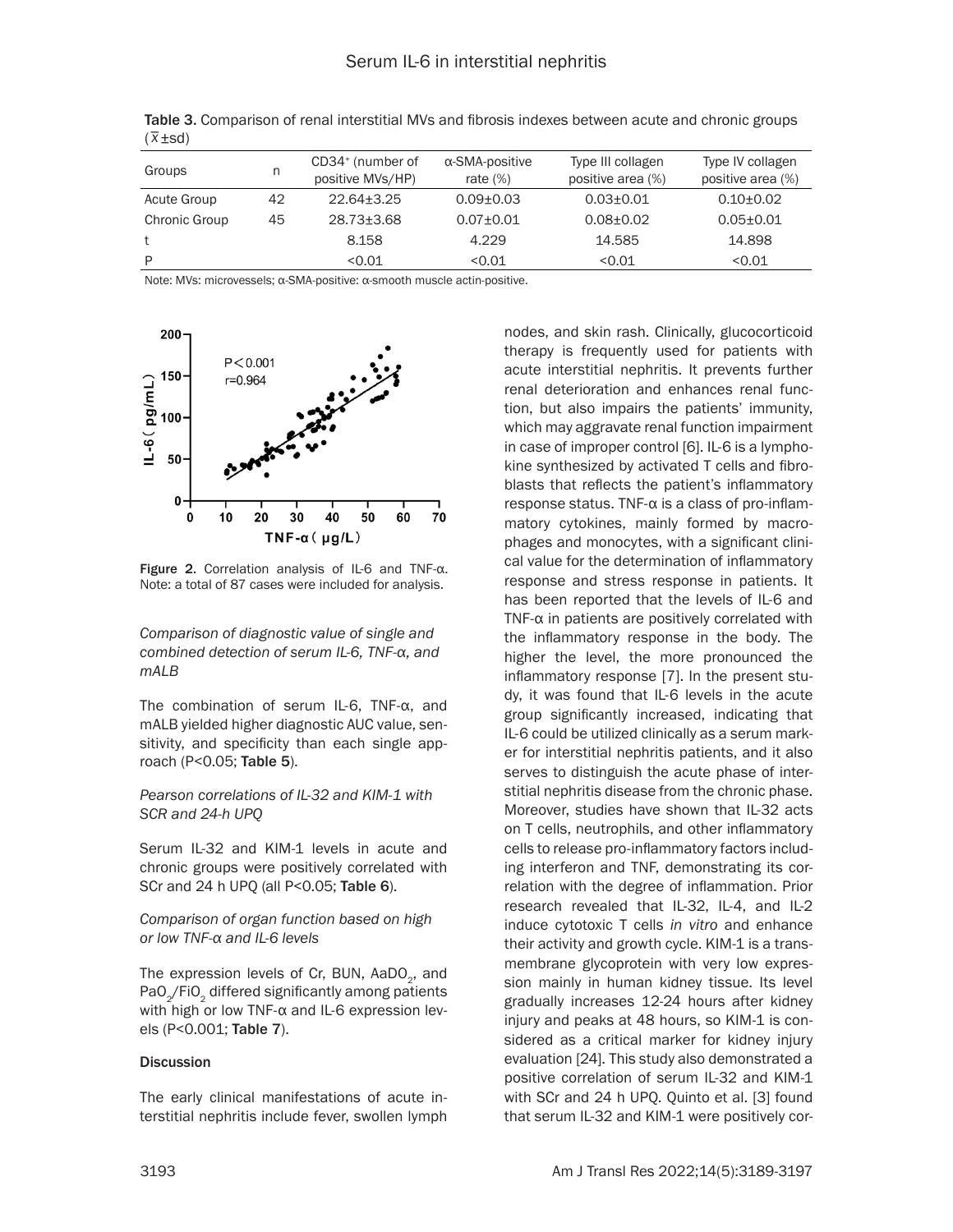| Groups          | n  | SCr (umol/L) | $ESR$ (mm/h)  | eGFR (mL/min-1.73 m <sup>2</sup> ) | 24 h UPO (g/L) |
|-----------------|----|--------------|---------------|------------------------------------|----------------|
| Acute Group     | 42 | 276.48±20.17 | $9.84 + 2.17$ | 41.26+4.36                         | 115.72±6.58    |
| Chronic Group   | 45 | 164.62±15.47 | $5.79 + 3.62$ | 70.46+6.47                         | 63.41±6.35     |
| Reference Group | 40 | 51.83+17.65  | $3.24 + 1.46$ | 96.58+7.58                         | $32.51 + 5.72$ |
|                 |    | 31.399       | 4.162         | 24.508                             | 23.456         |
| P               |    | < 0.01       | < 0.01        | < 0.01                             | < 0.01         |

Table 4. Comparison of SCR, ESR, eGFR and 24-h UPQ among 3 groups (*\_ x*±sd)

Note: SCr: serum creatinine; ESR: erythrocyte sedimentation rate; eGFR: estimated glomerular filtration rate; 24 h UPQ: 24 hour urine protein quantity.



Figure 3. Comparison of SCR, ESR, eGFR and 24-h UPQ among the three groups. Note: A. Changes in serum SCr in the three groups. B. Changes in ESR in the three groups. C. Changes in eGFR in the three groups. D. Changes in 24 UPQ in the three groups. \*\*P<0.01.

related with SCr and 24 h UPQ in patients with active and inactive lupus nephritis, which confirmed that serum levels of IL-32 and KIM-1 can reflect disease severity of interstitial nephritis. The possible mechanism might be that more IL-32 was released into blood with increased inflammatory response, and the active disease

process further deteriorated kidney function impairment.

Caravaca-Fontán et al. [5] revealed that acute interstitial nephritis was highly prevalent in elderly patients, while drug-induced acute interstitial nephritis remained the most common

3194 Am J Transl Res 2022;14(5):3189-3197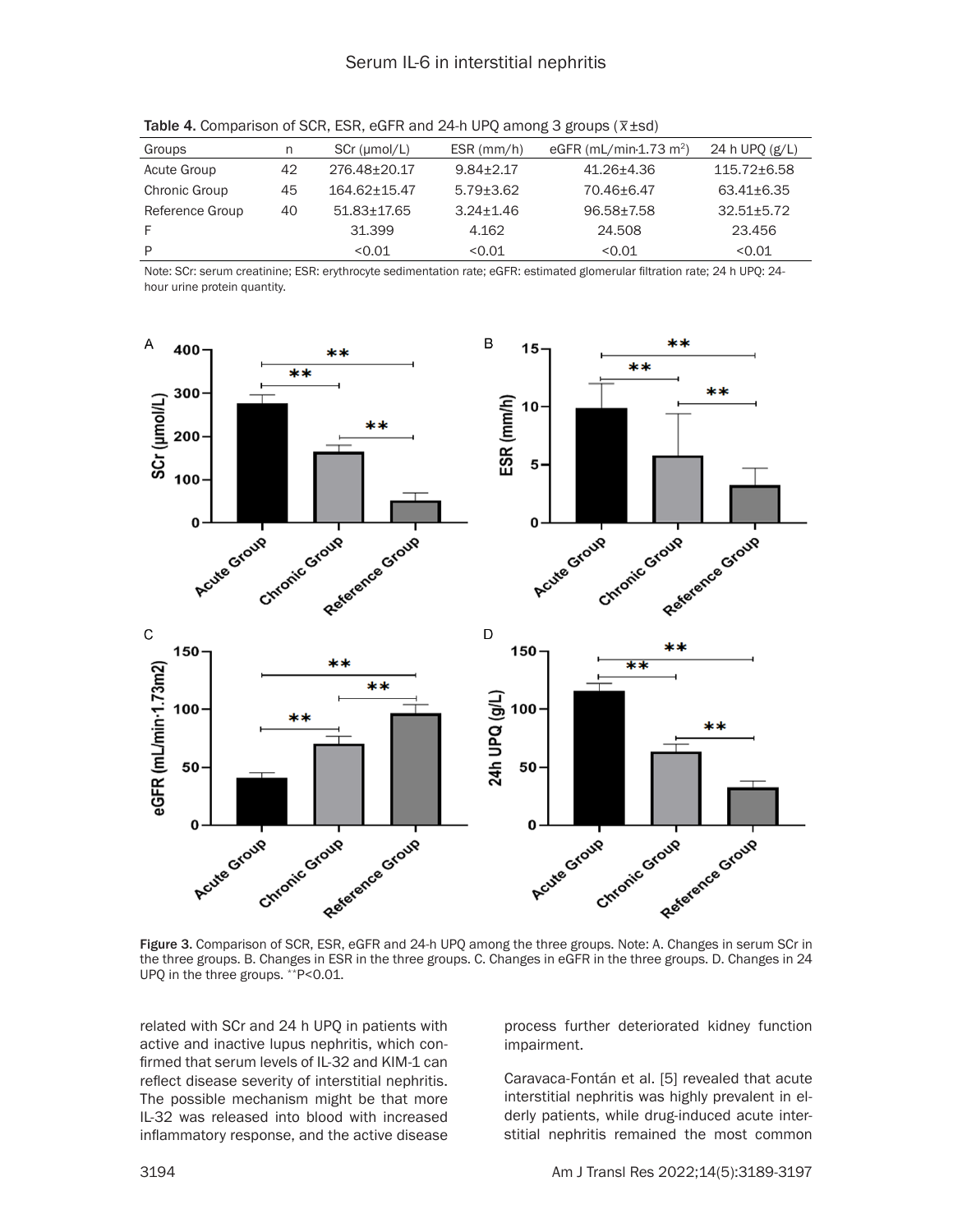| <b>Markers</b> | AUC.  | D       | 95% CI      | Sensitivity (%) | Specificity (%) |
|----------------|-------|---------|-------------|-----------------|-----------------|
| IL-6           | 0.605 | 0.092   | 0.483-0.735 | 72.43%          | 52.41%          |
| TNF- $\alpha$  | 0.552 | 0.387   | 0.427-0.684 | 57.82%          | 42.33%          |
| mALB           | 0.567 | 0.325   | 0.441-0.685 | 64.35%          | 48.25%          |
| Combination    | 0.769 | < 0.001 | 0.664-0.871 | 91.72%          | 54.24%          |

Table 5. Comparison of diagnostic value of single and combined detection of serum IL-6 and TNF-α and mALB

Note: IL-6: interleukin-6; TNF-α: tumor necrosis factor-α; mALB: micro-albumin.

|  |  |  | Table 6. Pearson correlations of IL-32 and KIM-1 with SCr and 24 h UPQ |
|--|--|--|------------------------------------------------------------------------|
|--|--|--|------------------------------------------------------------------------|

|                    |       | $IL-32$ |       | $KIM-1$ |
|--------------------|-------|---------|-------|---------|
| Index              |       | Þ       |       | P       |
| Acute Group        |       |         |       |         |
| SCr                | 0.635 | 0.003   | 0.607 | 0.002   |
| 24 h Urine Protein | 0.536 | 0.014   | 0.563 | 0.004   |
| Chronic Group      |       |         |       |         |
| SCr                | 0.604 | 0.003   | 0.575 | 0.004   |
| 24 h UPO           | 0.559 | 0.007   | 0.512 | 0.009   |

Note: IL-32: interleukin-32; KIM-1: kidney injury molecule-1; 24 h UPQ: 24-hour urine protein quantity.

|  |  |  |  | Table 7. Comparison of organ function based on $TNF-\alpha$ and IL-6 levels |
|--|--|--|--|-----------------------------------------------------------------------------|
|--|--|--|--|-----------------------------------------------------------------------------|

| Levels                  | TNF- $\alpha$    |               | P      |         | $IL-6$ (ng/L)  |               |        | P       |
|-------------------------|------------------|---------------|--------|---------|----------------|---------------|--------|---------|
|                         | $\geq$ 248.00    | $<$ 248.00    |        |         | $\geq$ 287.20  | < 287.20      |        |         |
| $Cr$ ( $µmol/L$ )       | 146.72±14.27     | 95.63+11.58   | 18.017 | < 0.001 | 117.62±17.83   | 78.72+16.54   | 10.366 | < 0.001 |
| BUN (µmol/L)            | 13.58+3.26       | $7.46 + 2.16$ | 10.142 | < 0.001 | $11.35 + 2.65$ | $6.24 + 1.45$ | 10.963 | < 0.001 |
| AaDO <sub>2</sub> (KPa) | 154.37±9.87      | 103.42+9.67   | 23.897 | < 0.001 | 138.75+4.37    | 73.42±3.52    | 75.452 | < 0.001 |
| $PaO2/FiO2$ (KPa)       | $30.24 \pm 7.82$ | 52.32+8.46    | 12.421 | < 0.001 | 45.34+3.16     | 56.72+3.42    | 15.839 | < 0.001 |

Note: TNF-α: tumor necrosis factor-α; IL-6: interleukin-6; Cr: creatinine; BUN: blood urea nitrogen; AaDO<sub>2</sub>: alveolar-arterial oxygen pressure difference; PaO<sub>2</sub>/FiO<sub>2</sub>: arterial partial pressure of oxygen/fraction of inspired oxygen.

cause. Early discontinuation and corticosteroid therapy remain the mainstay of treatment. Although recent studies have shown that longterm treatment beyond 8 weeks fails to further improve recovery of renal function, and immune allergic reactions to multiple drugs are the most common cause of acute interstitial nephritis, the potential involvement of other underlying systemic diseases should not be neglected. Accordingly, this study was conducted to investigate multiple immune factors and further analyze the mechanism by immune factor expression levels. The limitations of this study lie in the absence of further studies on drug targets as well as long-term follow-up observations, which will be further investigated to provide more reliable results.

#### **Conclusion**

In summary, IL-6, with elevated expression in patients with interstitial nephritis, is closely related to disease severity and demonstrates a great potential as an important serum marker for disease progression of interstitial nephritis.

#### Disclosure of conflict of interest

None.

Address correspondence to: Xiuyan Yin, Department of Ophthalmology, The Affiliated Yantai Yuhuangding Hospital of Qingdao University, Qingdao, Shandong, China. Tel: +86-13361091461; E-mail: [yinxiuyan](mailto:yinxiuyanzhongshun@163.com)[zhongshun@163.com](mailto:yinxiuyanzhongshun@163.com)

#### **References**

[1] Beziat V, Tavernier SJ, Chen YH, Ma CS. Materna M, Laurence A, Staal J, Aschenbrenner D, Roels L, Worley L, Claes K, Gartner L, Kohn LA, De Bruyne M, Schmitz-Abe K, Charbonnier LM, Keles S, Nammour J, Vladikine N, Maglorius Renkilaraj MRL, Seeleuthner Y, Migaud M, Rosain J, Jeljeli M, Boisson B, Van Braeckel E,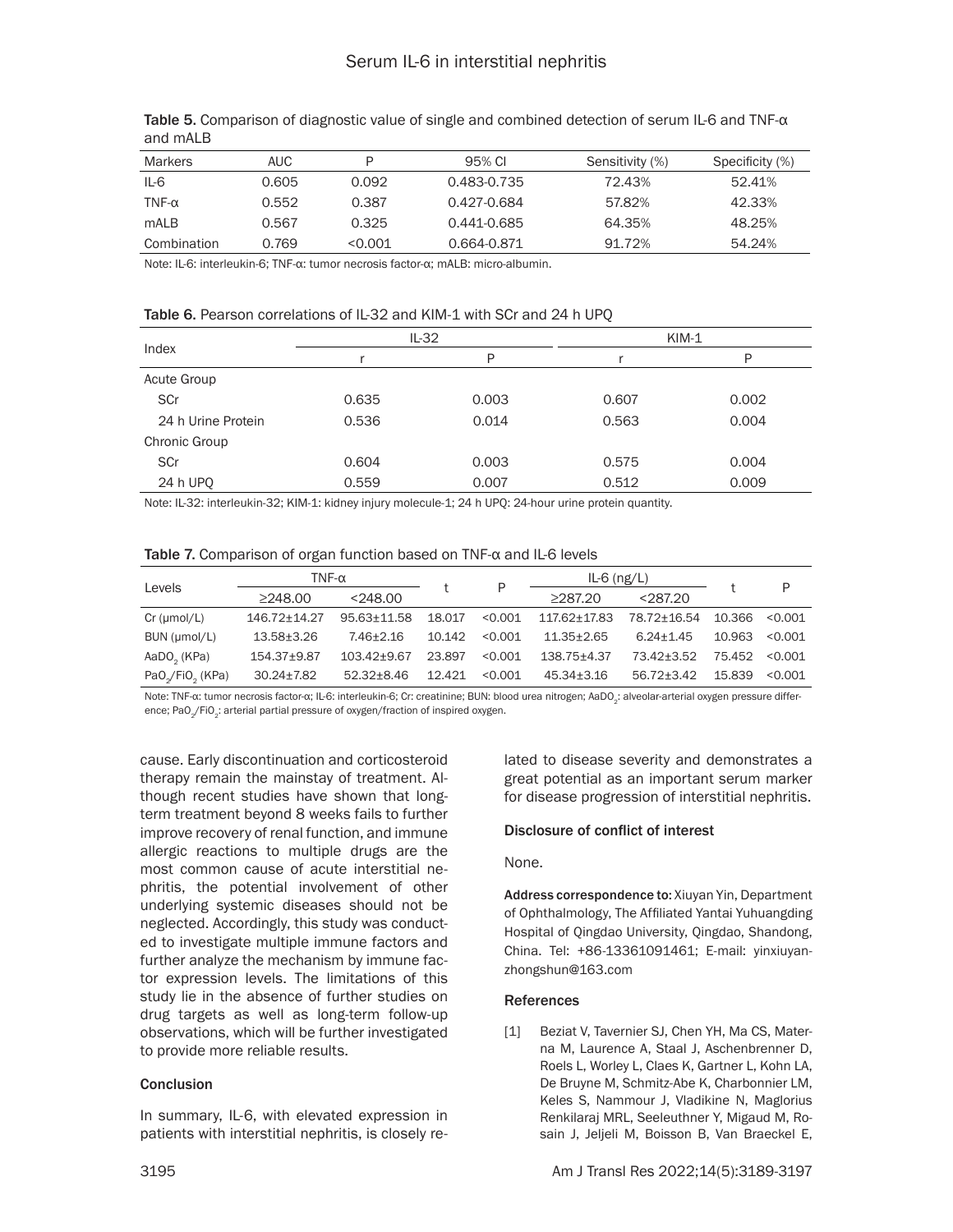Rosenfeld JA, Dai H, Burrage LC, Murdock DR, Lambrecht BN, Avettand-Fenoel V, Vogel TP; Undiagnosed Diseases Network, Esther CR, Haskologlu S, Dogu F, Ciznar P, Boutboul D, Ouachee-Chardin M, Amourette J, Lebras MN, Gauvain C, Tcherakian C, Ikinciogullari A, Beyaert R, Abel L, Milner JD, Grimbacher B, Couderc LJ, Butte MJ, Freeman AF, Catherinot E, Fieschi C, Chatila TA, Tangye SG, Uhlig HH, Haerynck F, Casanova JL and Puel A. Dominant-negative mutations in human IL6ST underlie hyper-IgE syndrome. J Exp Med 2020; 217: 1-31.

- [2] Davidson B, Nel D, Jones ESW, Manning K, Spies R, Bohmer R, Omar A, Ash S and Wearne N. Granulomatous interstitial nephritis on renal biopsy in human immunodeficiency virus positive patients: prevalence and causes in Cape Town, South Africa. Nephrology (Carlton) 2019; 24: 681-688.
- [3] Quinto LR, Sukkar L and Gallagher M. Effectiveness of corticosteroid compared with noncorticosteroid therapy for the treatment of drug-induced acute interstitial nephritis: a systematic review. Intern Med J 2019; 49: 562- 569.
- [4] Jayasumana C. Chronic interstitial nephritis in agricultural communities (CINAC) in Sri Lanka. Semin Nephrol 2019; 39: 278-283.
- [5] Caravaca-Fontan F, Fernandez-Juarez G and Praga M. Acute kidney injury in interstitial nephritis. Curr Opin Crit Care 2019; 25: 558-564.
- [6] Vervaet BA, Nast CC, Jayasumana C, Schreurs G, Roels F, Herath C, Kojc N, Samaee V, Rodrigo S, Gowrishankar S, Mousson C, Dassanayake R, Orantes CM, Vuiblet V, Rigothier C, D'Haese PC and De Broe ME. Chronic interstitial nephritis in agricultural communities is a toxin-induced proximal tubular nephropathy. Kidney Int 2020; 97: 350-369.
- [7] Edmondson EF, Hsieh WT, Kramer JA, Breed MW, Roelke-Parker ME, Stephens-Devalle J, Pate NM, Bassel LL, Hollingshead MG, Karim BO, Butcher DO, Warner AC, Nagashima K and Gulani J. Naturally acquired mouse kidney parvovirus infection produces a persistent interstitial nephritis in immunocompetent laboratory mice. Vet Pathol 2020; 57: 915-925.
- [8] Ge Z, Carrasco SE, Feng Y, Bakthavatchalu V, Annamalai D, Kramer R, Muthupalani S and Fox JG. Identification of a new strain of mouse kidney parvovirus associated with inclusion body nephropathy in immunocompromised laboratory mice. Emerg Microbes Infect 2020; 9: 1814-1823.
- [9] Lerch C, Shroff R, Wan M, Rees L, Aitkenhead H, Kaplan Bulut I, Thurn D, Karabay Bayazit A, Niemirska A, Canpolat N, Duzova A, Azukaitis K, Yilmaz E, Yalcinkaya F, Harambat J, Kiyak A,

Alpay H, Habbig S, Zaloszyc A, Soylemezoglu O, Candan C, Rosales A, Melk A, Querfeld U, Leifheit-Nestler M, Sander A, Schaefer F and Haffner D; 4C study consortium; ESPN CKD-MBD working group. Effects of nutritional vitamin D supplementation on markers of bone and mineral metabolism in children with chronic kidney disease. Nephrol Dial Transplant 2018; 33: 2208-2217.

- [10] Goyal KK, Saha A, Sahi PK, Kaur M, Dubey NK, Goyal P and Upadhayay AD. Hepcidin and proinflammatory markers in children with chronic kidney disease: a case-control study. Clin Nephrol 2018; 89: 363-370.
- [11] Musial K and Zwolinska D. New markers of cell migration and inflammation in children with chronic kidney disease. Biomarkers 2019; 24: 295-302.
- [12] Strugnell SA, Sprague SM, Ashfaq A, Petkovich M and Bishop CW. Rationale for raising current clinical practice guideline target for serum 25-hydroxyvitamin D in chronic kidney disease. Am J Nephrol 2019; 49: 284-293.
- [13] Valle E, Prola L, Vergnano D, Borghi R, Monacelli F, Traverso N, Bruni N, Bovero A, Schiavone A, Nery J, Bergero D and Odetti P. Investigation of hallmarks of carbonyl stress and formation of end products in feline chronic kidney disease as markers of uraemic toxins. J Feline Med Surg 2019; 21: 465-474.
- [14] Assadi F and Sharbaf FG. Urine KIM-1 as a potential biomarker of acute renal injury after circulatory collapse in children. Pediatr Emerg Care 2019; 35: 104-107.
- [15] Kushlinskii NE, Gershtein ES, Naberezhnov DS, Taipov MA, Bezhanova SD, Pushkar DY, Matveev VB and Stilidi IS. Kidney injury molecule-1 (KIM-1) in blood plasma of patients with clear-cell carcinoma. Bull Exp Biol Med 2019; 167: 388-392.
- [16] Belcher JM, Parikh CR and Garcia-Tsao G. Acute kidney injury in patients with cirrhosis: perils and promise. Clin Gastroenterol Hepatol 2013; 11: 1550-1558.
- [17] Huang Y, Yang X, Zhang Y, Yue S, Mei X, Bi L, Zhai W, Ren X, Ding Y, Zhang S, Deng Z and Sun Y. Correlation of urine protein/creatinine ratios to 24-h urinary protein for quantitating proteinuria in children. Pediatr Nephrol 2020; 35: 463-468.
- [18] Sergeeva VA, Zakharova NV, Bugrova AE, Starodubtseva NL, Indeykina MI, Kononikhin AS, Frankevich VE and Nikolaev EN. The highresolution mass spectrometry study of the protein composition of amyloid-like urine aggregates associated with preeclampsia. Eur J Mass Spectrom (Chichester) 2020; 26: 158- 161.